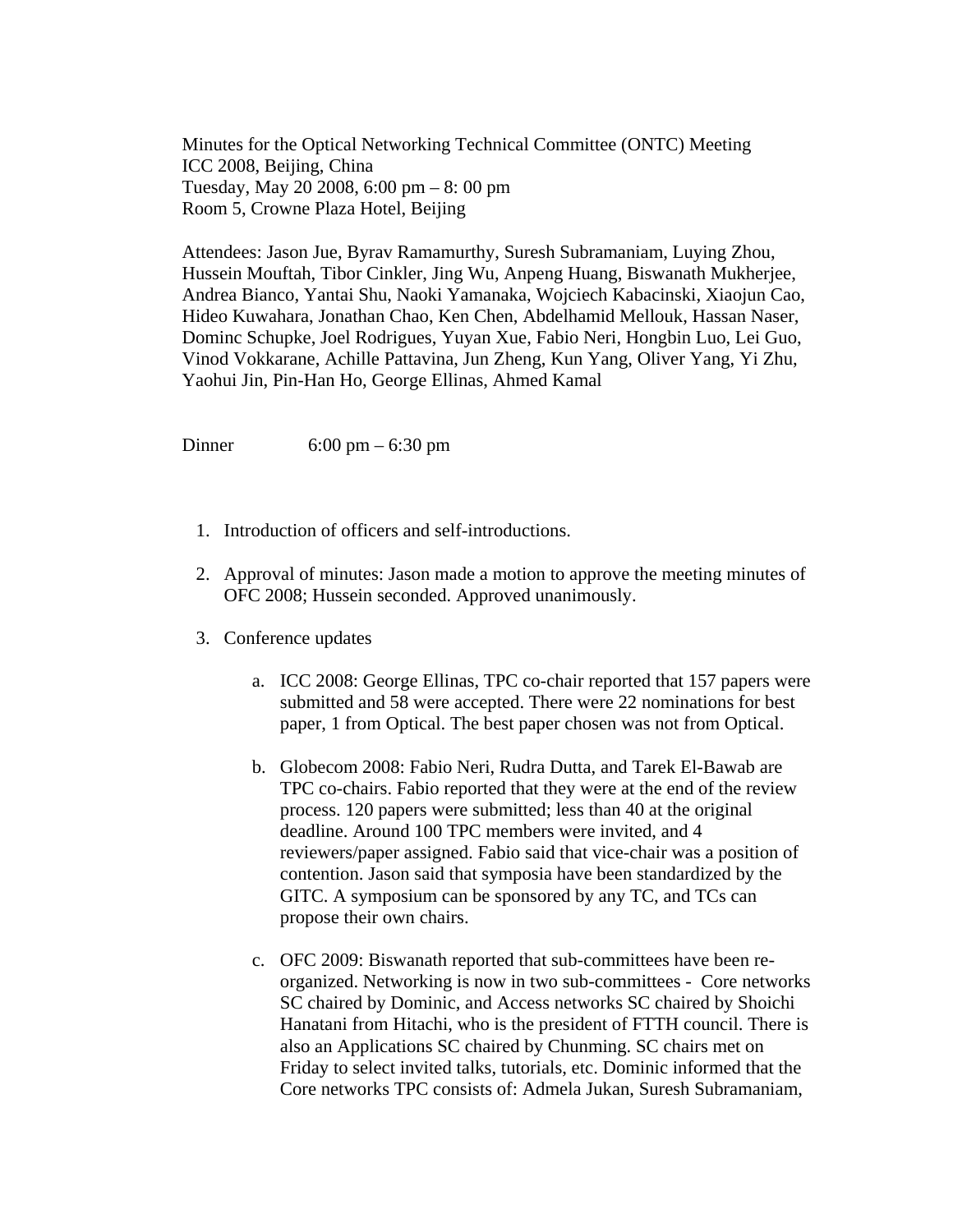Monika Jaeger, Nasir Ghani, Ashwin Gumaste, Vincent Chan, Jennifer Yates, Iraj Saniee. Deadline for submissions is Oct. 7.

- d. ICC 2009: Dominic, Jun, and Kyriakos Vlachos are TPC co-chairs. Dominic reported that the CFP was out, and that the TPC would be formed soon. He also mentioned that Dresden is well worth a visit, and can be accessed easily via Munich and Frankfurt by trains and autobahns.
- e. Globecom 2009: Galen Sasaki, Arunita Jaekel, Naoki Yamanaka, Alberto Bononi are TPC co-chairs. Naoki said that a planning meeting would be held the next day.
- f. ICC 2010: Will be held in Capetown, South Africa. Jason said that the kickoff meeting was the next day.
- 4. Other conferences:
	- a. ICCCN 2008: Jason reported that the conference was in August, and that Biswanath was a keynote speaker. Byrav is a TPC chair, and Suresh is a TPC Vice-Chair.
	- b. ONDM 2008: Fabio reported that the conference was in Catalonia, Spain, during March 12-14. He said that the mainly Europe-based attendees numbered about 100. About 80 were submitted, and 50 presented. Will be held in Germany next year, and then in Japan. George remarked that ONDM was too close to OFC, and Tibor said that it would be in mid-February next year. Fabio said that it was hard to move dates of conferences around based on other conferences. Biswanath mentioned that OFC would be held midto-end March for the next 10 years.
	- c. ECOC 2008: Fabio reported that the conference has received a good number of submissions. This is a very important conference in Europe – equivalent to OFC. Fabio said that he got 130 papers to review (2-page papers). He mentioned that there was a problem with getting quality reviews.
	- d. Broadnets 2008 will be held in September in London. Byrav is a general co-chair. He reported that conference had 3 tracks of which one is optical and Piet Demeester is co-chair. This is the first time that the conference is being held outside the US, and a significant European attendance is expected.
	- e. IEEE ANTS 2008 will be Mumbai in December. Biswanath said that the conference is now IEEE ANTS, and is on ComSoc's top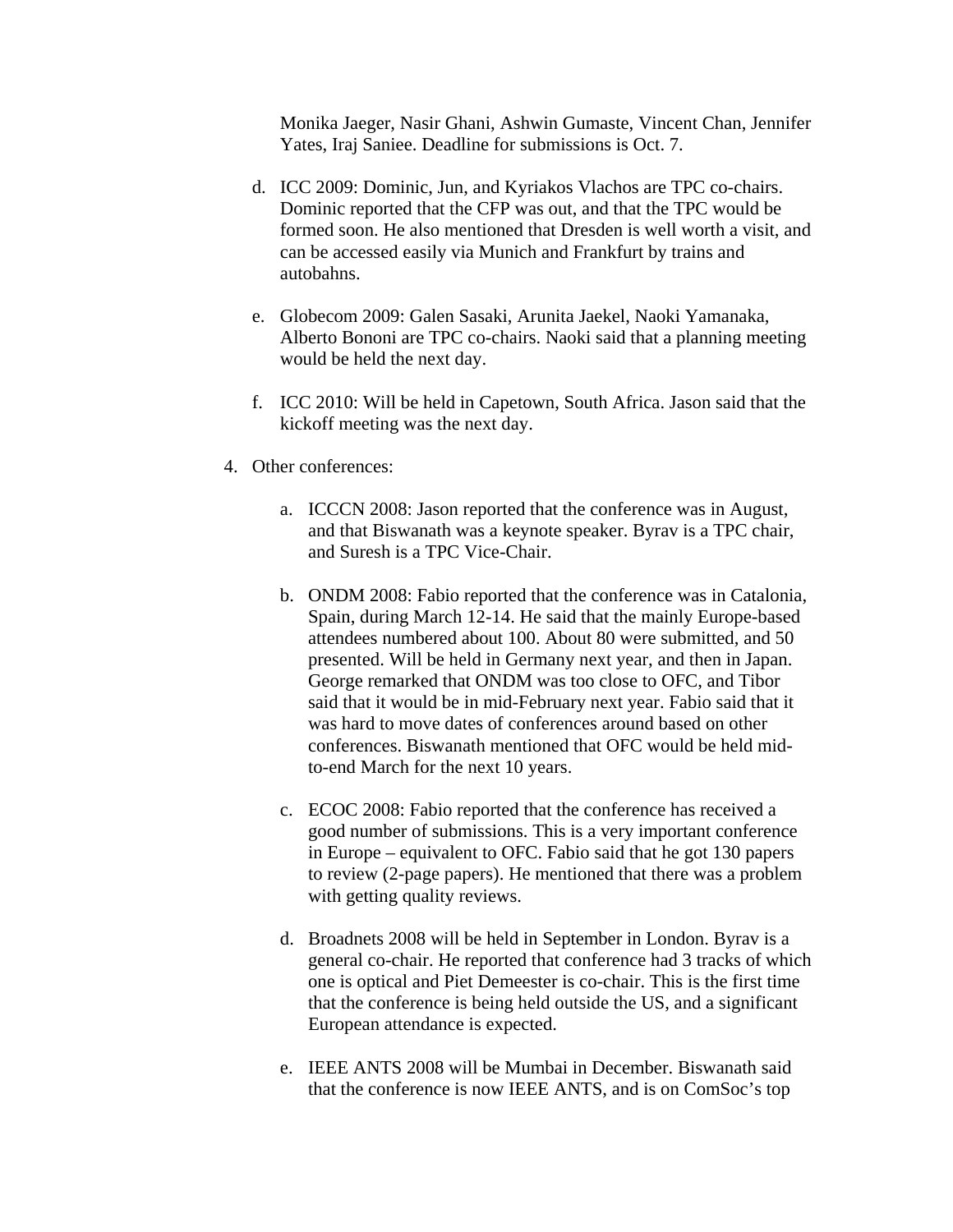10 conferences (per their website). Biswanath gave registration numbers. Suresh said that the paper submission deadline was July 1. The website is www.antsconference.org. Last year's keynote was given by Krish Prabhu, CEO of Tellabs. This year's will be by Dr. Arun Netravali. Biswanath also mentioned that several top papers from ANTS 2007 were selected and invited to OSN. A special issue is expected to come out before IEEE ANTS 2008.

- f. APOC 2008: Yahui Jin from SJTU reported that the conference would be held in October in Shanghai.
- g. HSN workshop: Byrav informed the attendees that it's usually colocated with Infocom and was a half-day workshop on the Sunday before Infocom. It's sponsored by ONTC and touches optical and high-performance areas.
- h. HPSR 2008: Naoki said that it was held the previous week in Shanghai. Will be held in June in Paris next year. 50% of papers fall in the optical area.
- i. Ellinas said that ICTON 2008 would be in June in Athens, Greece.
- j. Tibor mentioned that the Organized Networks conference is in September in Budapest. It has some optical papers, but is more general, and is IEEE co-sponsored.
- 5. Publications:
	- a. Jason reported on the plan for an independent IEEE journal, and a possible merger with JON. He mentioned that there was some discussion going on between ComSoc and OSA.
	- b. Jason informed that the feature topic in the June 2008 Communications Magazine is multi-domain ON. Byrav, Dominic, Chava, and Eiji Oki are guest editors. Byrav encouraged others to submit proposals for feature topics.
	- c. Ellinas reported on a JON special issue on radio over fiber.
	- d. Fabio raised the issue that OSN, which focuses on switching and networking, was not receiving many submissions; he encouraged people to submit papers. He reported that the journal publishes a number of post-conference special issues, and has a quick review cycle.